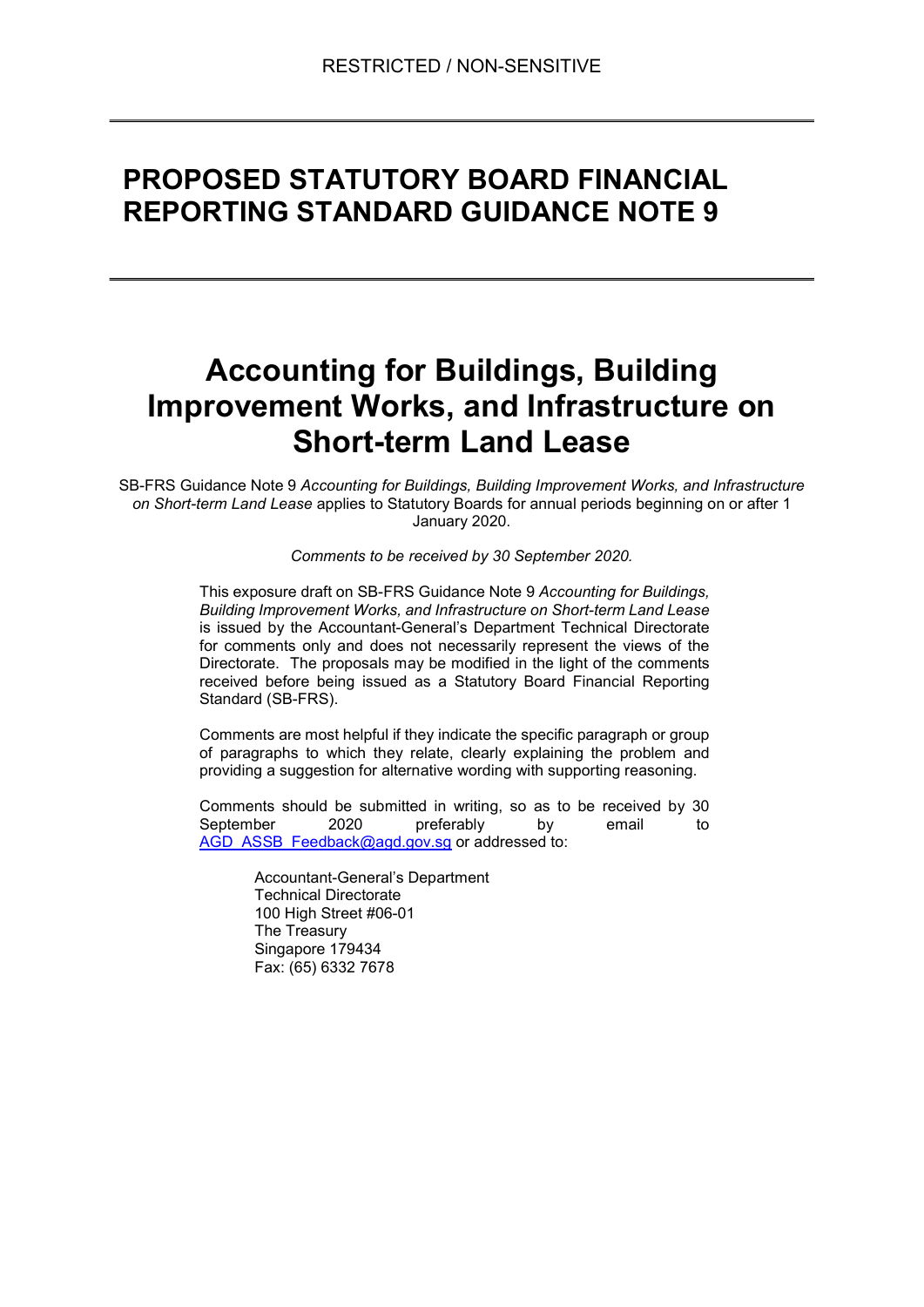## **Contents**

Paragraphs

| <b>Statutory Board Financial Reporting Standard Guidance Note 9</b><br>Accounting for Buildings, Building Improvement Works, and Infrastructure on<br><b>Short-term Land Lease</b> |   |
|------------------------------------------------------------------------------------------------------------------------------------------------------------------------------------|---|
| <b>OBJECTIVE</b>                                                                                                                                                                   | 1 |
| <b>SCOPE</b>                                                                                                                                                                       | 1 |
| ACCOUNTING FOR DEPRECIATION OF BUILDINGS, BUILDING<br><b>IMPROVEMENT WORKS, AND INFRASTRUCTURE ON SHORT-TERM</b><br><b>LAND LEASE</b>                                              | 1 |
| <b>SB-FRS Requirement</b>                                                                                                                                                          | 4 |
| Accounting for Depreciation of Buildings, Building Improvement Works,<br>and Infrastructure on Short-term land Lease                                                               | 4 |
| <b>EFFECTIVE DATE</b>                                                                                                                                                              | 5 |
| <b>ANNEX A</b>                                                                                                                                                                     | 6 |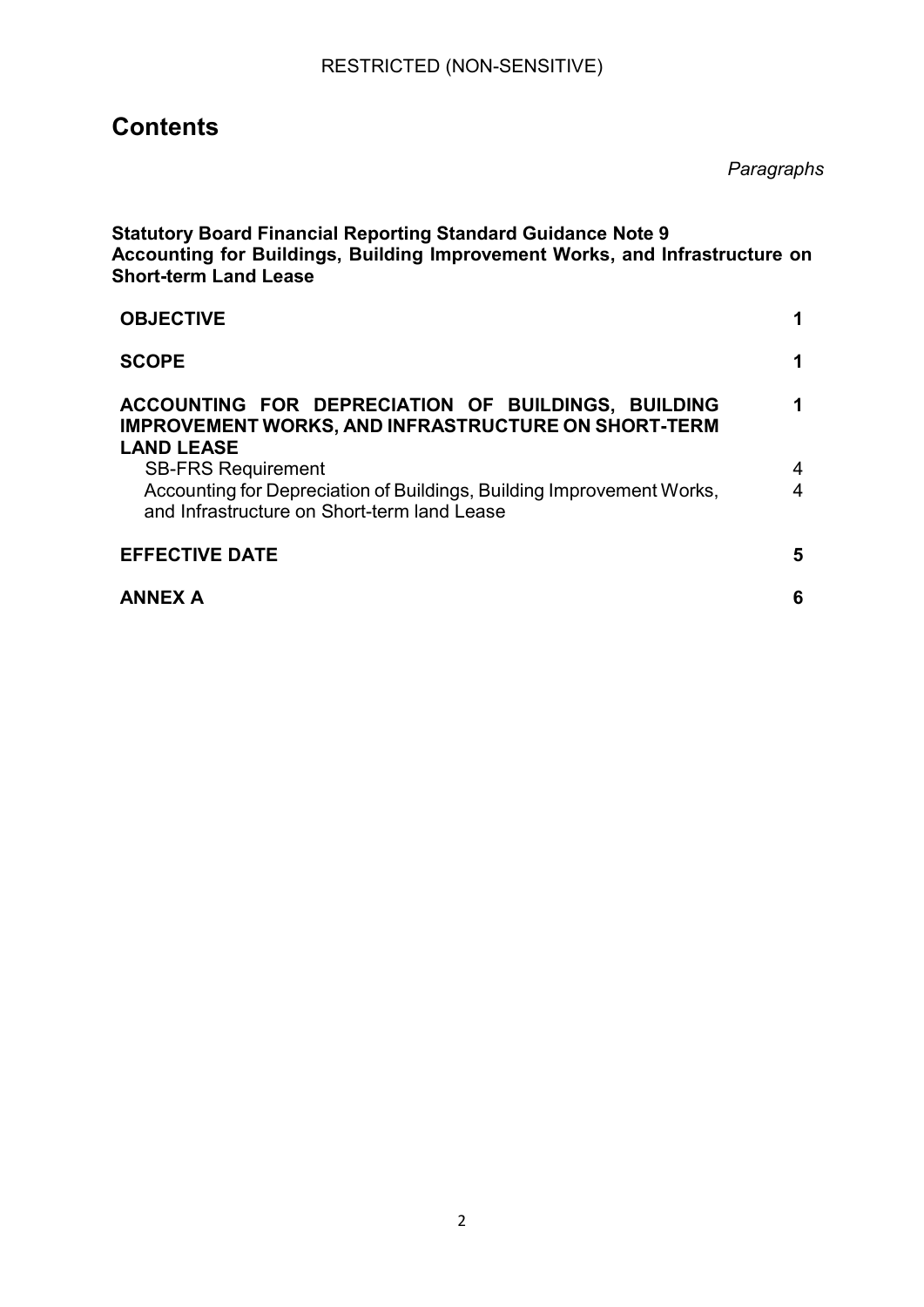Statutory Board Financial Reporting Standard Guidance Note 9 Accounting for Buildings, Building Improvement Works, and Infrastructure on Short-term Land Lease is set out in paragraphs 1-7. All the paragraphs have equal authority. SB-FRS Guidance Notes are issued to standardise the accounting and disclosure requirements of Statutory Boards in specific areas and are to be complied with by Statutory Boards. These Guidance Notes rank behind SB-FRS and INT SB-FRS in terms of importance.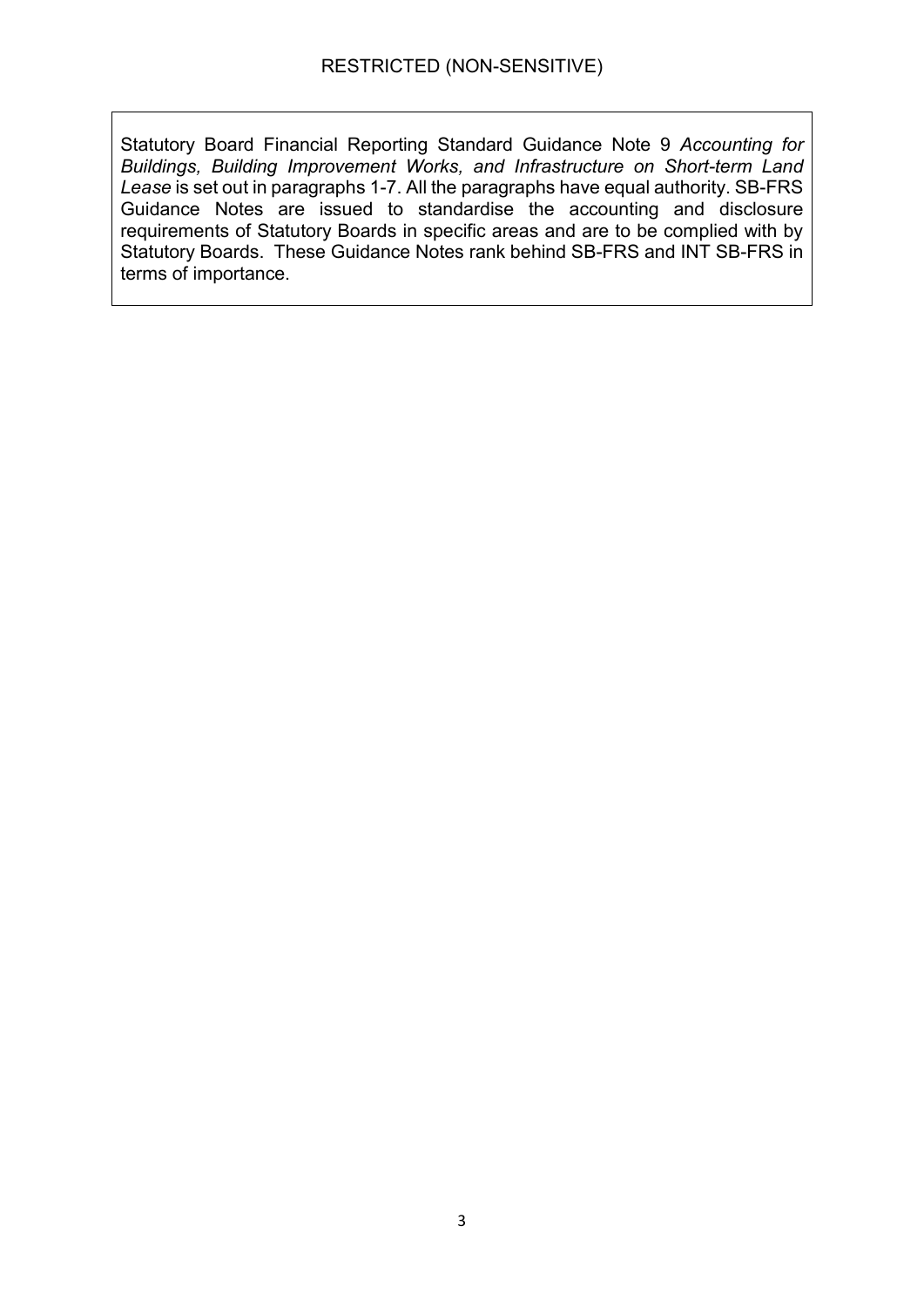## Statutory Board Financial Reporting Standard (SB-FRS) Guidance Note 9

## Accounting for Buildings, Building Improvement Works, and Infrastructure on Short-term Land Lease

### **Objective**

1. The objective of this Guidance Note is to provide guidance to Statutory Boards on the depreciation of assets (e.g. buildings, refurbishments, and infrastructure etc.) situated on land leased from the Singapore Land Authority (SLA) or other public sector agencies on short-term (i.e. one to three years) basis, but with useful lives that are longer than the stipulated lease term<sup>1</sup>.

### Scope

2. A Statutory Board shall apply this Guidance Note to the depreciation of assets situated on land leased from SLA or other public sector agencies to Statutory Boards on short-term (i.e. one to three years) basis, but with useful lives that are longer than the stipulated lease term.

### Accounting for Depreciation of Buildings, Building Improvement Works, and Infrastructure on Short-term Land Leases

#### SB-FRS Requirement

3. According to SB-FRS 116 paragraph 32, a Statutory Board is required to depreciate right-of-use assets, e.g. buildings, refurbishments, and infrastructure, from the commencement date to the earlier of the end of the useful lives of the right-of-use assets or the end of the lease term.

#### Accounting for Depreciation of Buildings, Building Improvement Works, and Infrastructure on Short-Term Land Lease

- 4. SLA may enter into short-term (i.e. one to three years) tenancy agreements with certain Statutory Boards. Similar tenancy agreements may also be entered into amongst Ministries and Statutory Boards. These tenancy agreements are usually subject to renewal after one to three years upon expiry of the agreements, based on the discretion of SLA or other relevant authority.
- 5. Statutory Boards which enter into tenancy agreements with SLA or other public sector agencies subject to renewal after one to three years may have assets

<sup>-</sup>1 SLA may enter into short-term (typically ranging from one to three years) tenancy agreements with certain Statutory Boards Although the renewable of these tenancy agreements are not specifically stated in the lease agreements, SLA's practice is to renew these agreements over the expected useful lives of the assets.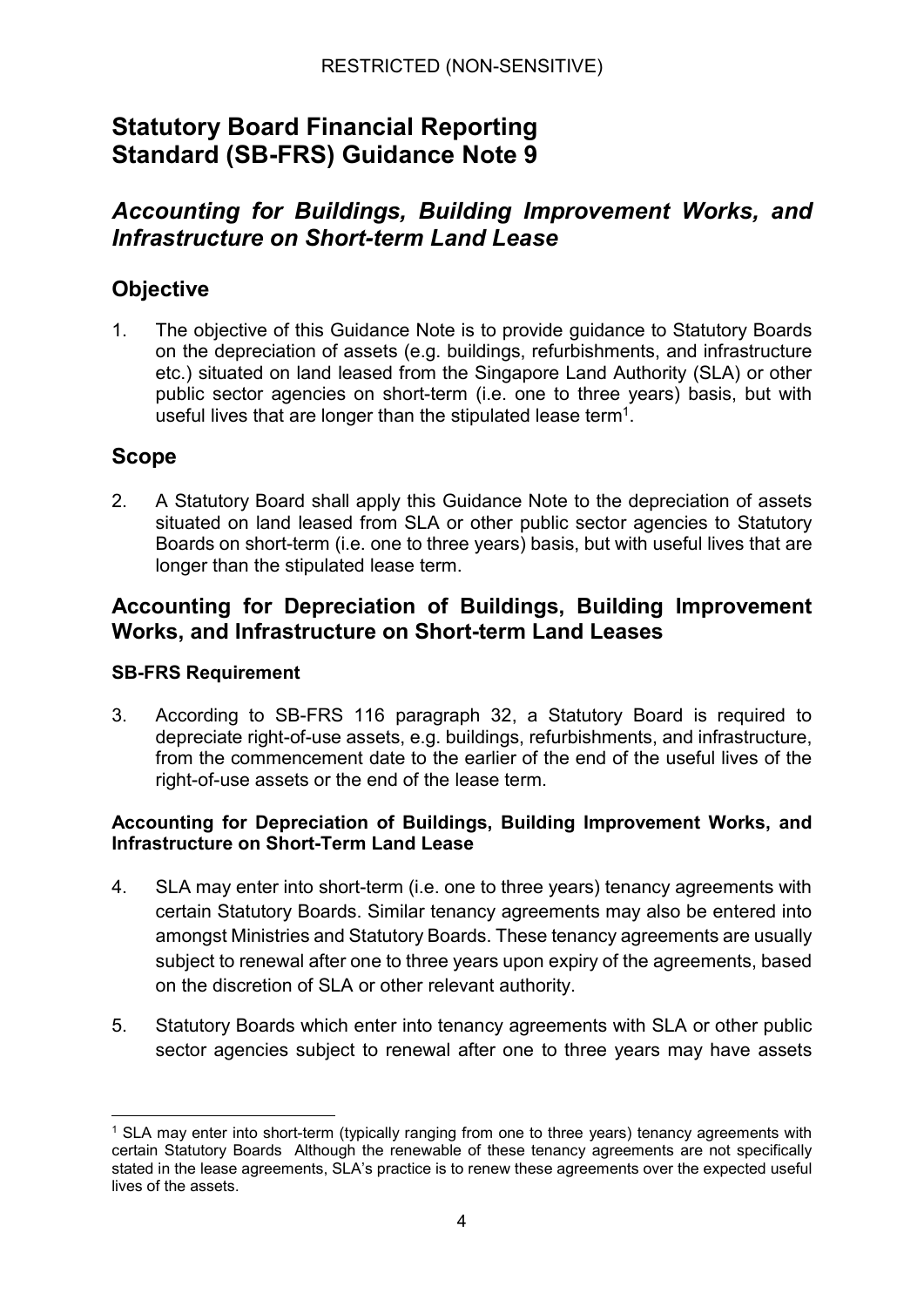#### RESTRICTED (NON-SENSITIVE)

situated on the allocated land with useful lives that are longer than the stipulated lease term. These assets include:

- (i) Buildings;
- (ii) Building works and improvements;
- (iii) Renovations; and
- (iv) Infrastructure (e.g. sidewalks)
- 6. In applying SB-FRS 116 paragraph 32 to assess whether the assets should be depreciated from the commencement date to the earlier of the end of the useful lives of the assets or the end of the stipulated lease term, Statutory Boards are to apply judgement to determine the expected lease term. For example, Statutory Boards can consider the following factors (non-exhaustive and in no particular order of importance):
	- (i) Land use planning approval from Urban Redevelopment Authority (URA) and SLA – Statutory Boards' approved tenure for use of the site on which the buildings/infrastructure are built, which can be found in Statutory Boards' submission to seek land use planning approval from URA and SLA, could be used as a basis for determining the expected lease term.
	- (ii) Historical land lease renewal experience with SLA or other relevant public sector agency landlord – Whether there is a high probability based on past land lease experience that the lease will be renewed after the stipulated lease term.
	- (iii) Land zoning plans Whether the allocated land may be re-designated by URA for other purposes before the end of the assets' useful lives. Statutory Boards can refer to the URA Master Plan, which is publicly available. While the Master Plan is subject to review every five years, land use zoning for purpose-built developments e.g. Community Centres (CCs) and hospitals are unlikely to change unless affected by redevelopment plans. Where redevelopment plans directly affect Statutory Boards' buildings/infrastructure e.g. require relocation, Statutory Boards would have been made aware of the implementation timeline and can factor this into consideration.
	- (iv) Any other information that may indicate that the lease may not be renewed upon the expiry of the lease term.

## Effective Date

7. This Guidance Note is operative for financial statements covering periods beginning on or after 1 January 2020. Earlier application is permitted.